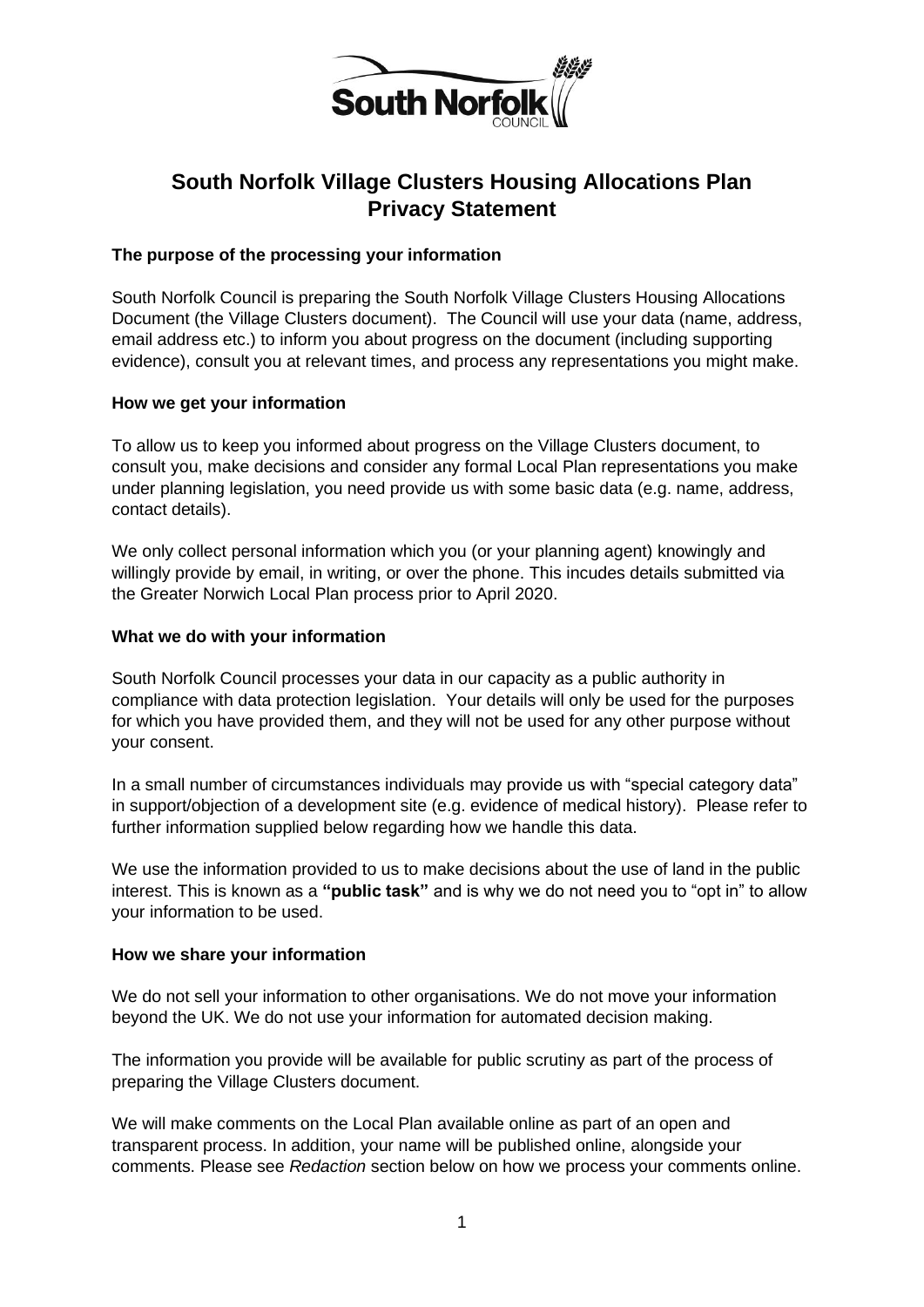We will sometimes need to share the information we have with other parts of the Council for example to establish the history of a potential site for future development - and with the other Councils that form the Greater Norwich Development Partnership (Broadland District, Norwich City and Norfolk Council Councils), where issues affect production of other elements of the Local Plan. We are also required to share information with the Planning Inspectorate (PINS) as part of the Local Plan examination, which is held publicly, and this may include any personal information that you have submitted with any comments you have made.

## **Redaction ('blanking things out')**

We operate a policy where we routinely redact the following details before making forms and documents available online:

- Personal contact details for the members of the public (excluding agents, developers and other professionals involved in the process) - e.g. telephone numbers, email addresses, postal address;
- Signatures;
- Special Category Data e.g. supporting statements that include information about, for example, health conditions or ethnic origin;
- Information agreed to be confidential.

Sometimes we might decide it is necessary, justified and lawful to disclose data that appears in the list above. In these circumstances we will let you know of our intention before we publish anything.

If you are submitting supporting information which you would like to be treated confidentially or wish to be specifically withheld from the public register, please let us know as soon as you can - ideally in advance of publishing information online. The best way to contact us about this issue is by email to the Place Shaping Team at [LP@s-norfolk.gov.uk.](mailto:LP@s-norfolk.gov.uk)

#### **Retention (how long we keep your information for)**

We process many different types of information according to our retention policy. A brief summary of how long we keep things before they are destroyed:

- Statutory registers (e.g. planning decisions, approved plans, legal agreements) forever
- Supporting documents, reports 6 years for committee decisions, 4 years for officer decisions
- Representations, letters, general correspondence on Village Clusters document– up to 1 year after adoption of the new local plan.

#### **Your rights**

Under Data Protection Legislation you may have the right to access, rectification, restriction, erasure, portability or objection of the processing of your personal data.

If you want to exercise any of the rights referred to above, please contact South Norfolk Council's Data Protection Officer at: [right2know@s-norfolk.gov.uk.](mailto:right2know@s-norfolk.gov.uk)